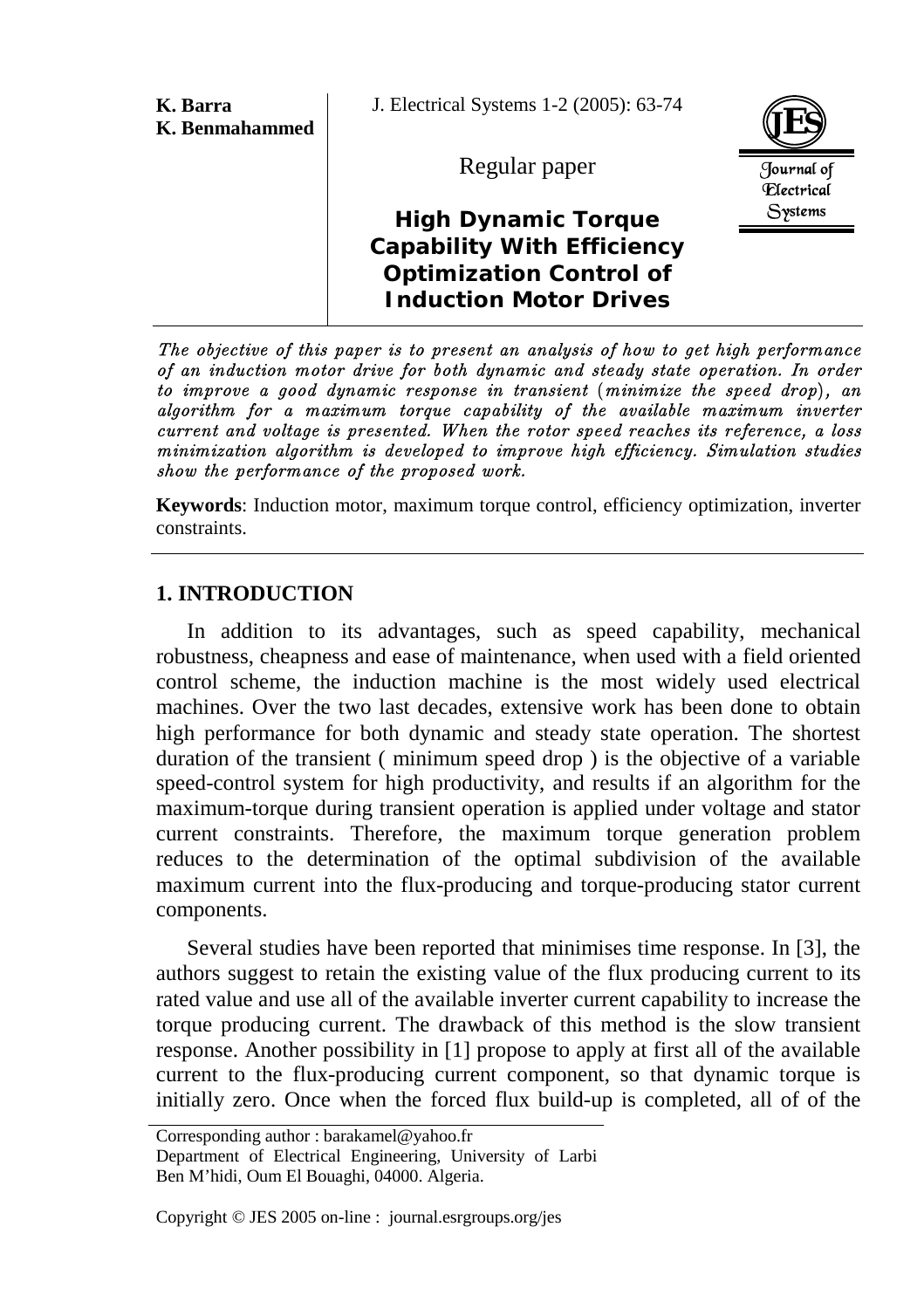available inverter current is switched into the torque-producing current component. This method require a delay-time between the two phases. Hence the minimum time speed control is not guaranteed. An alternative method for the maximum torque generation in transient operation under unsaturated conditions is described in [2]. This method is simple to implement and is widely used in the existing literature. Note that None of the techniques described previously attempts to account for the main inductance saturation in the machine. On the other hand, in the steady state, the key to solving the problem of maximizing the IM efficiency is to obtain the better balance between different types of motor losses. The previous studies on efficiency maximization techniques may be divided into two categories [4-5]:

- Loss model controller (LMC).
- Search controller (SC).

Both the two methods minimize the motor losses but in different ways. The LMC method calculates the optimum of the objective function (which is an analytical expression representing the total losses of the machine). The fast determination of the optimum variables is the merit of this method, but it is sensitive to parameter variations, hence if the approach is not based on an online estimation of the parameters then it is likely that the method may offer only sub-optimal solution if the parametres of the machine change ( due to saturation, temperature variations, skin effect, etc..). The SC technique depends on the exact measurement of the input power and converge slowly to the true optimum variables. The advantage of this approach is no-dependance on parameter variations. However, some disadvantages appear in practice, such as continuous disturbance in the torque, slow convergence because it has no idea about the optimal magnitude of variables at the beginning of search process, difficulties in tuning the algorithm for a given application. For these reasons, this is not a good method in industrial drives .

In this paper, we investigates how to track the reference speed as fast as possible in the transient stage using a maximum torque capability under saturated conditions, and using a minimum loss control strategie in the steady state to improve high efficiency of the drive system including induction motor losses and inverter losses.

# **2. LOSS MODELING OF THE DRIVE SYSTEM**

# **2.1 Induction machine loss**

• **Core losses**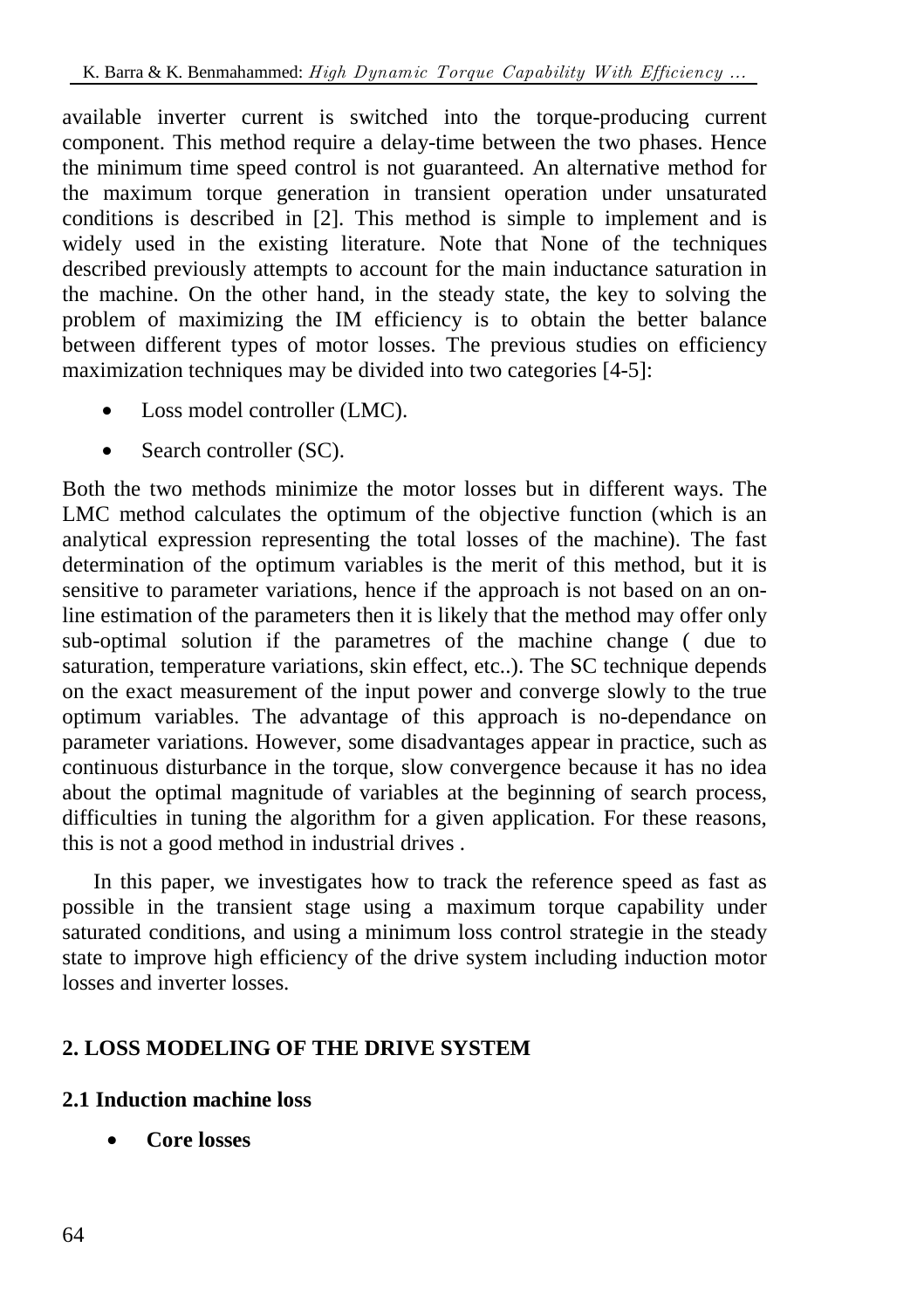The stator core losses due to fundamental frequency mutual flux  $\phi$  (air-gap flux) consists of eddy-current loss and hysteresis loss, and they are given by Steinmetz's formula as:

$$
P_{cs} = K_e f_s^2 \phi^2 + K_h f_s \phi^2
$$

where  $K_e$  and  $K_h$  are eddy-current and hysteresis coefficients and  $f_s$  is the stator flux frequency.

The stator equivalent core loss resistance is determined from the classical experimental no-load test data by [6]:

$$
R_{fs} = a_1 f_s + a_2 f_s^2 \tag{1}
$$

#### • **Copper losses**

Stator copper losses :

$$
P_{js} = R_s \left( i_{ds}^2 + i_{qs}^2 \right) \tag{2}
$$

Rotor copper losses:

$$
P_{jr} = R_r \left( i_{dr}^2 + i_{qr}^2 \right) = \frac{R_r}{\left( 1 + \sigma_r \right)^2} \left( \left( \frac{\Phi_{dr}}{L_m} - i_{ds} \right)^2 + i_{qs}^2 \right)
$$
 (3)

#### • **Stray load losses**

While the copper losses, core losses and friction and windage losses could be obtained from the classical tests, such as no-load and blocked rotor test, The stray load losses are much harder to determine.

The stray losses are mainly attributed to the non-uniform current distribution (in both stator and rotor) and the distortion of the magnetic flux by the load current, respectively [6-7]. Since the rotor current in a squirrel cage induction motor is not measurable, it is common practice to express the stray losses as a function of the stator current [6].

The stator stray-loss  $P_{st}$  is taken into account by the inclusion of an equivalent stator stray-loss resistance  $R_{st}$  in series with the stator phase resistance:

$$
P_{st} = K_{st}(K_h f_s + K_e f_s^2)I_s^2 = R_{st}I_s^2
$$
  
\n
$$
R_{st} = K_{st}(K_h f_s + K_e f_s^2) = a_3 f_s + a_4 f_s^2
$$
\n(4)

Where  $K_{st}$  is the stray loss constant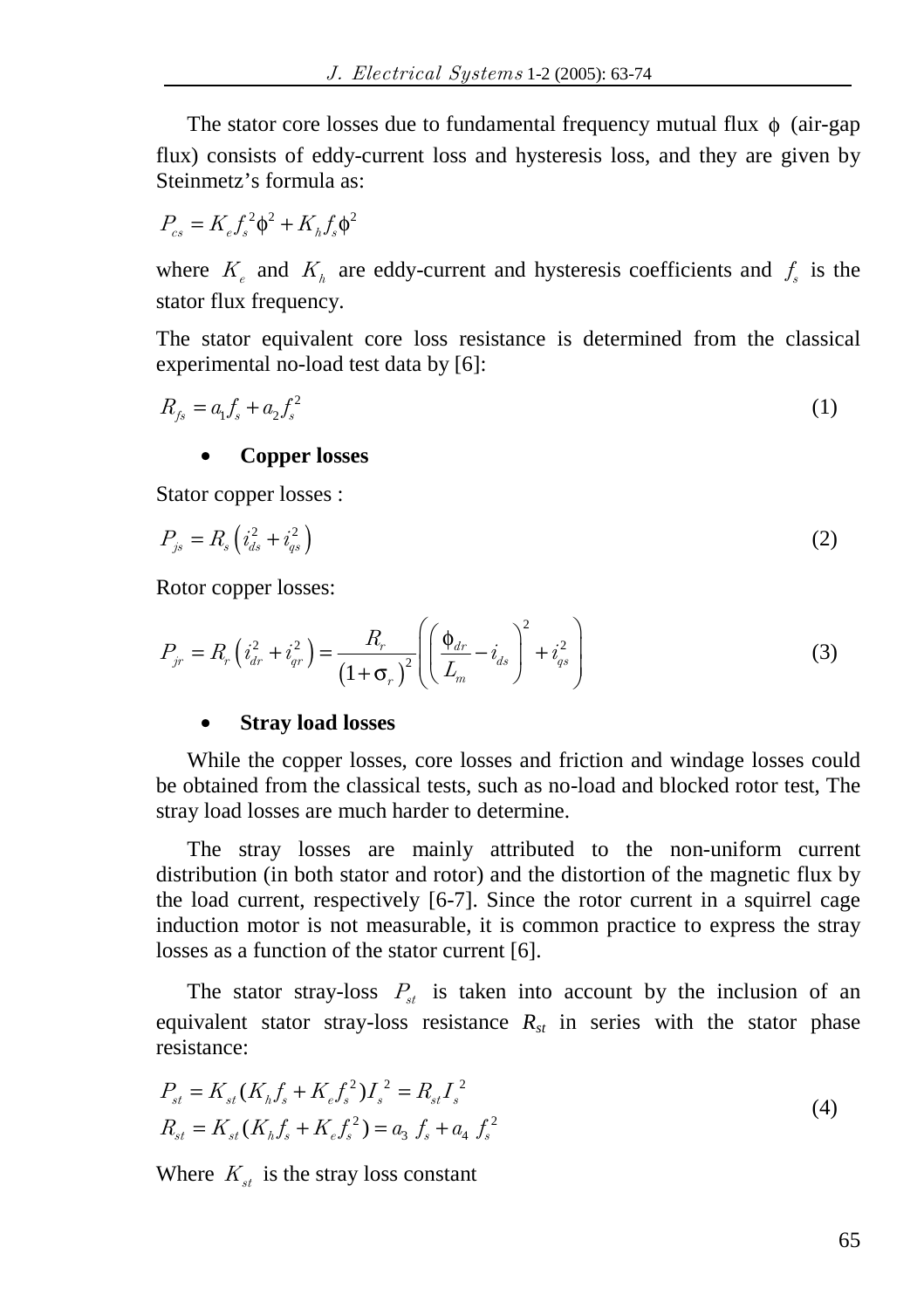### • **Friction and windage loss**

The mean reasons of mechanical losses appearing are friction and windage losses. One can separate some components of these losses as follows:

- 1. Friction losses in bearings
- 2. Windage losses of outside fan
- 3. Friction air losses of rotor and windage losses of two internal fans (casted with rotor rings).

The friction and windage losses are modeled as a function of motor speed. It can be expressed as:

$$
P_m = a_5 \Omega^2 \tag{5}
$$

### **2.2 Inverter loss model**

The inverter loss calculation is based on measurement of the diode and transistor conduction voltages and on measurements of the following switching energies:

Diode turn-off, transistor turn-on and transistor turn-off. The approximate inverter loss as function of stator current is given by [7]:

$$
W_{inv} = a_6(\dot{i}_{ds}^2 + \dot{i}_{gs}^2) + a_7 \sqrt{\dot{i}_{ds}^2 + \dot{i}_{gs}^2}
$$
 (6)

 $a<sub>6</sub>$  and  $a<sub>7</sub>$  coefficients determined by the electrical characteristics of a switching element. In this work we have ( $a_6 = 0.0606$ ,  $a_7 = 5.49$ ).

### **2.3 Induction motor model**

The induction motor model used under field oriented control FOC can be expressed in the synchronously rotating d-q reference frame as follows:

$$
V_{ds} = \left(R_s + R_{st} + \frac{\sigma_r R_{fs}}{1 + \sigma_r}\right)\dot{i}_{ds} + \sigma L_s \frac{di_{ds}}{dt} - \sigma L_s \omega_s \dot{i}_{gs}
$$
  
+ 
$$
(1 - \sigma)(1 + \sigma_s) \frac{d\phi_{dr}}{dt} + \frac{R_{fs}}{(1 + \sigma_r)L_m} \phi_{dr}
$$
  

$$
V_{gs} = \left(R_s + R_{st} + \frac{\sigma_r R_{fs}}{1 + \sigma_r}\right)\dot{i}_{gs} + \sigma L_s \frac{di_{gs}}{dt} + \sigma L_s \omega_s \dot{i}_{ds}
$$
  
+ 
$$
(1 - \sigma)(1 + \sigma_s) \omega_s \phi_{dr}
$$
 (7)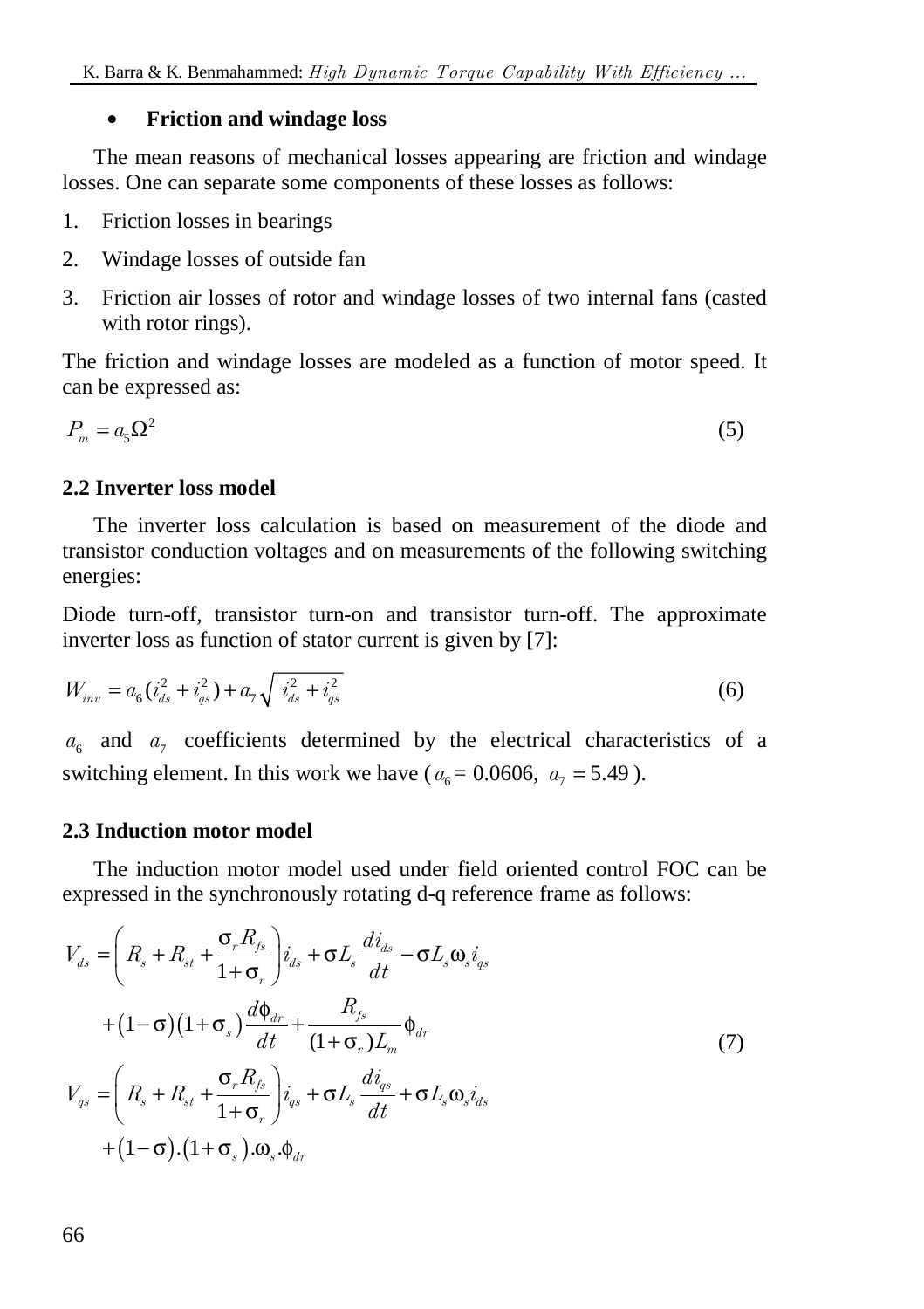$$
T_{em} = p(1-\sigma)(1+\sigma_s)\phi_{dr}\dot{t}_{qs}
$$
\n(8)

$$
T_r \frac{d\phi_{dr}}{dt} + \phi_{dr} = L_m i_{ds} \tag{9}
$$

#### **3. MAXIMUM TORQUE CAPABILITY**

Delivering a maximum torque by induction machine in the transient state is very important for high dynamic performance. The developed torque is constrained by allowable voltage and current ratings of the machine, as well as the inverter.

In the steady state, The electromagnetic torque can be given as:

$$
T_{em} = p\left(1-\sigma\right)\left(1+\sigma_s\right)L_m i_{ds} i_{qs} \tag{10}
$$

#### • **Current limit**

The maximum stator current  $I_{\text{max}}$  is usually limited to 1.5 times the rated current to provide higher acceleration torque during transients.

$$
0 \le \sqrt{i_{ds}^2 + i_{qs}^2} \le I_{\text{max}} \tag{11}
$$

#### • **Voltage limit**

The maximum stator voltage  $V_{\text{max}}$  is determined from the available dc-link voltage  $V_{dc}$  and pulse width modulation strategy, then the stator voltage magnitude is constrained by:

$$
0 \le \sqrt{V_{ds}^2 + V_{gs}^2} \le V_{\text{max}} \tag{12}
$$

with  $V_{\text{max}} = \frac{2}{\pi} V_{dc}$ , and  $\frac{2}{\pi}$  is the maximum achievable modulation index of a three–phase inverter .[3].

### • **Saturation effect**

Rotor flux variation given with (9) , is valid only under the assumption of linear magnetic circuit. Such an assumption in real and exact cases is not admissible because inductances are non-linear functions of currents. It is therefore necessary to modify the equation of the rotor flux in (9), so that it accounts for the main flux saturation.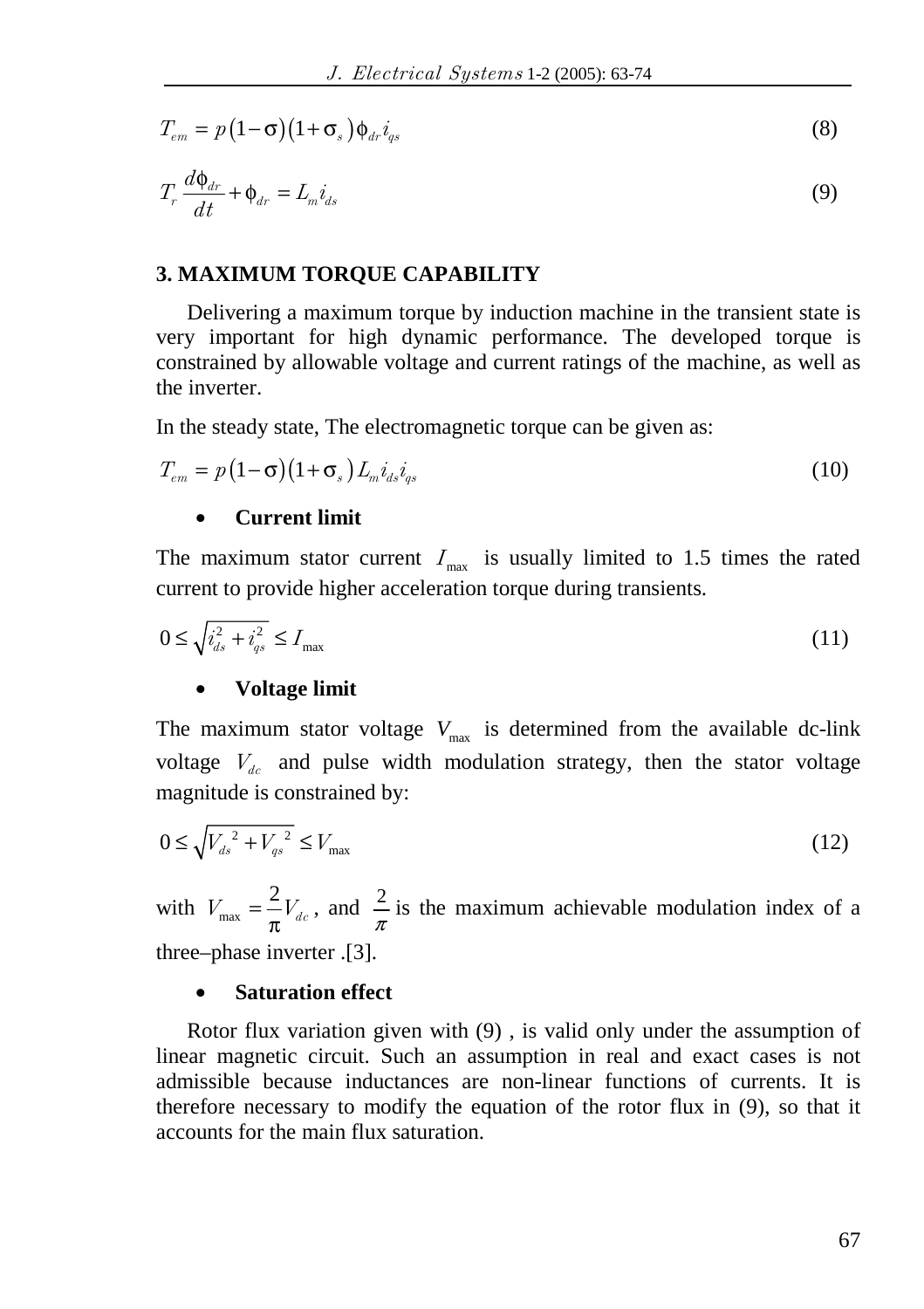An acceptable approximation is that, two inductances are defined: an unsaturated inductance  $L_{\rm so}$  which applies for stator current lower than  $I_{\rm so}$ , and a saturated one for higher  $I<sub>s</sub>$  current.

$$
L_s = \begin{cases} 0.6 \text{ H} & I_s < 0.8A \\ \frac{1.33}{1.44 + |I_s|} & H & I_s > 0.8A \end{cases}
$$
 (13)

# **4. OPTIMAL CURRENTS FOR MAXIMUM TORQUE CAPABILITY IN TRANSIENT STATE**

The basic idea of the next section is to determine the reference currents  $i_{ds}^*$ and  $i_{qs}^*$  providing maximum torque under constraints (11) and (12). The steady state voltage equations for the rotor flux oriented induction machine in the rotating *d-q* reference frame can be derived as:

$$
V_{ds} = \left(R_s + R_{st} + R_{fs}\right)i_{ds} - \sigma L_s \omega_s i_{qs}
$$
  

$$
V_{qs} = \left(R_s + R_{st} + \frac{\sigma_r R_{fs}}{1 + \sigma_r}\right)i_{qs} + L_s \omega_s i_{ds}
$$
 (14)

Substitution of (14) into (12) will result in another condition current limit as:

$$
\begin{aligned}\n&\left[\left(R_s + R_{st} + R_{fs}\right)^2 + L_s^2 \omega_s^2\right] i_{ds}^2 \\
&+ \left[\left(R_s + R_{st} + \frac{\sigma_r}{(1+\sigma_r)}R_{fs}\right)^2 + \sigma^2 L_s^2 \omega_s^2\right] i_{gs}^2 \\
&+ \left[2L_s \omega_s \left(\left(R_s + R_{st}\right)(1-\sigma) + \left(\frac{\sigma_r}{1+\sigma_r} - \sigma\right)R_{fs}\right)\right] i_{ds} i_{gs} \le V_{\text{max}}^2\n\end{aligned} \tag{15}
$$

if we denote

$$
A = (R_s + R_{st} + R_{fs})^2 + L_s^2 \omega_s^2
$$
  
\n
$$
B = 2L_s \omega_s \left( (R_s + R_{st})(1 - \sigma) + \left( \frac{\sigma_r}{1 + \sigma_r} - \sigma \right) R_{fs} \right)
$$
  
\n
$$
C = \left( R_s + R_{st} + \frac{\sigma_r}{(1 + \sigma_r)} R_{fs} \right)^2 + \sigma^2 L_s^2 \omega_s^2
$$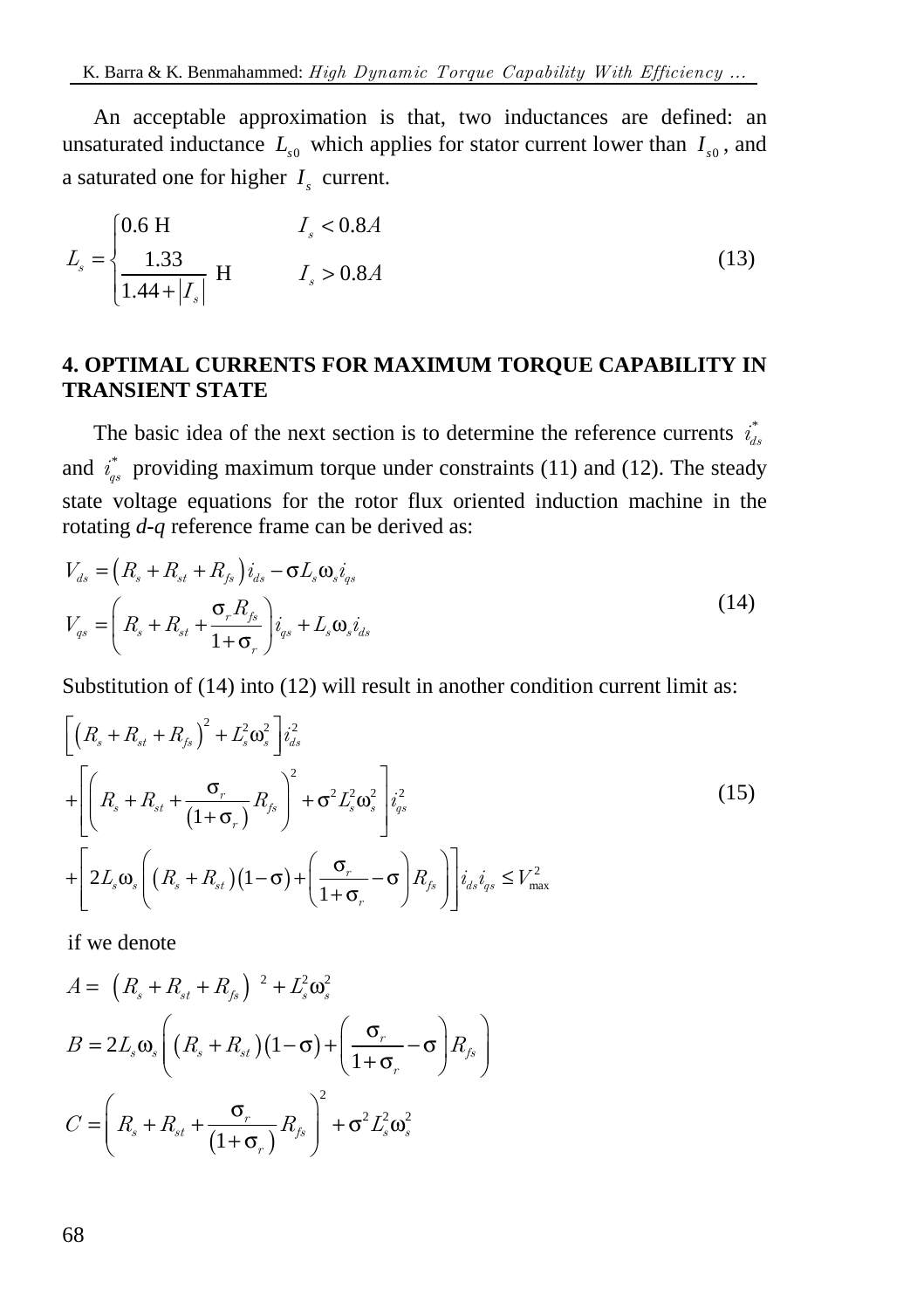The solution of (11) and (15) can be summarized as follows: ( for more details see [2])

When 
$$
I_{\text{max}} \le \frac{\sqrt{2} V_{\text{max}}}{\sqrt{A+B+C}}
$$
 we get:  
\n
$$
i_{ds}^* = i_{gs}^* = \frac{I_{\text{max}}}{\sqrt{2}}
$$
\n
$$
\text{When } \frac{\sqrt{2} V_{\text{max}}}{\sqrt{A+B+C}} \le I_{\text{max}} \le \frac{V_{\text{max}}}{\sqrt{A' \sin^2 \alpha + C' \cos^2 \alpha}}
$$
 we get:  
\n
$$
i_{ds}^* = \frac{\sqrt{V_{\text{max}}^2 - C' I_{\text{max}}^2}}{\sqrt{A'-C'}} \cos \alpha - \frac{\sqrt{A' I_{\text{max}}^2 - V_{\text{max}}^2}}{\sqrt{A'-C'}} \sin \alpha
$$
\n
$$
i_{gs}^* = \frac{\sqrt{V_{\text{max}}^2 - C' I_{\text{max}}^2}}{\sqrt{A'-C'}} \sin \alpha + \frac{\sqrt{A' I_{\text{max}}^2 - V_{\text{max}}^2}}{\sqrt{A'-C'}}
$$
\n(17)

where

$$
\alpha = \frac{1}{2} arctg \left[ \frac{B}{A-C} \right]
$$

$$
A' = \frac{A+C+\sqrt{(A-C)^2+B^2}}{2}
$$

$$
C' = \frac{A+C-\sqrt{(A-C)^2+B^2}}{2}
$$

When 
$$
I_{\text{max}} \ge \frac{V_{\text{max}}}{\sqrt{A'\sin^2 \alpha + C'\cos^2 \alpha}}
$$
 we get:  
\n
$$
i_{ds}^* = V_{\text{max}} \left[ \frac{\sqrt{C}}{\sqrt{A}(B + \sqrt{4AC})} \right]^{1/2}
$$
\n
$$
i_{qs}^* = V_{\text{max}} \left[ \frac{\sqrt{A}}{\sqrt{C}(B + \sqrt{4AC})} \right]^{1/2}
$$
\n(18)

According to the derived solutions of stator current components of (16), (17) and (18), the maximum torque  $T_{\text{max}}$  can be delivered using:

$$
T_{\text{max}} = p\left(1-\sigma\right)\left(1+\sigma_s\right)L_m i_{ds}^* i_{qs}^* \tag{19}
$$

69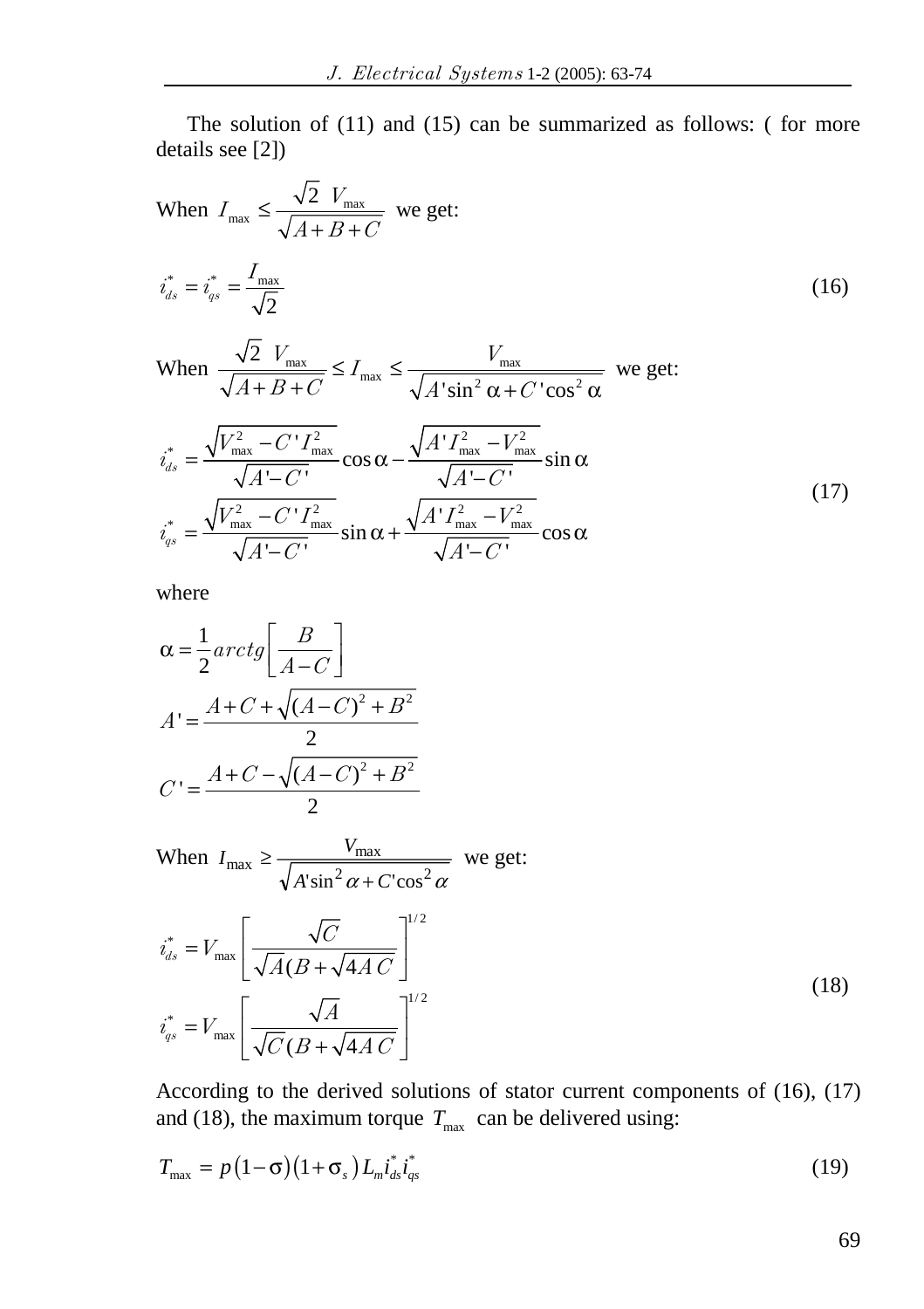To demonstrate the merit of the maximum torque generation in transient, the simulation result of both developed torques without load is shown in Figure 1. providing a minimum time for transient state.



Figure 1. Minimum time control.

## **5. LOSS MINIMIZATION STRATEGY OF THE DRIVE SYSTEM**

Several minimum-loss control schemes which uses rotor flux as primary control variable have been reported previously. The control law described in these studies is not practical because the flux is difficult to obtain in real time [5-7]. In the next section, a minimum-loss control law that uses the direct component of stator current as the principle control variable is described.

By minimizing the total loss  $W_{tot}$ , which is the sum of motor losses  $W_{mot}$ and the inverter losses  $W_{i_{\text{mv}}}$ , it is possible to maximize the efficiency of the total drive system.

The inverter ac-side and dc-side instantaneous powers can be written as:

$$
P_{in} = V_{dc}I_{dc} = W_{inv} + V_{ds}i_{ds} + V_{qs}i_{qs}
$$
\n(20)

Where  $V_{dc}$  and  $I_{dc}$  are the instantaneous dc-link voltage and current respectively.

The total power loss  $W_{tot}$  of the drive system can be given by:

$$
W_{tot} = W_{mot} + W_{inv}
$$
  
\n
$$
W_{mot} = P_{js} + P_{jr} + P_{fs} + P_{st} + P_m = P_{in} - P_{out} - W_{inv}
$$
\n(21)

Therefore, the total loss of the drive system can be represent as: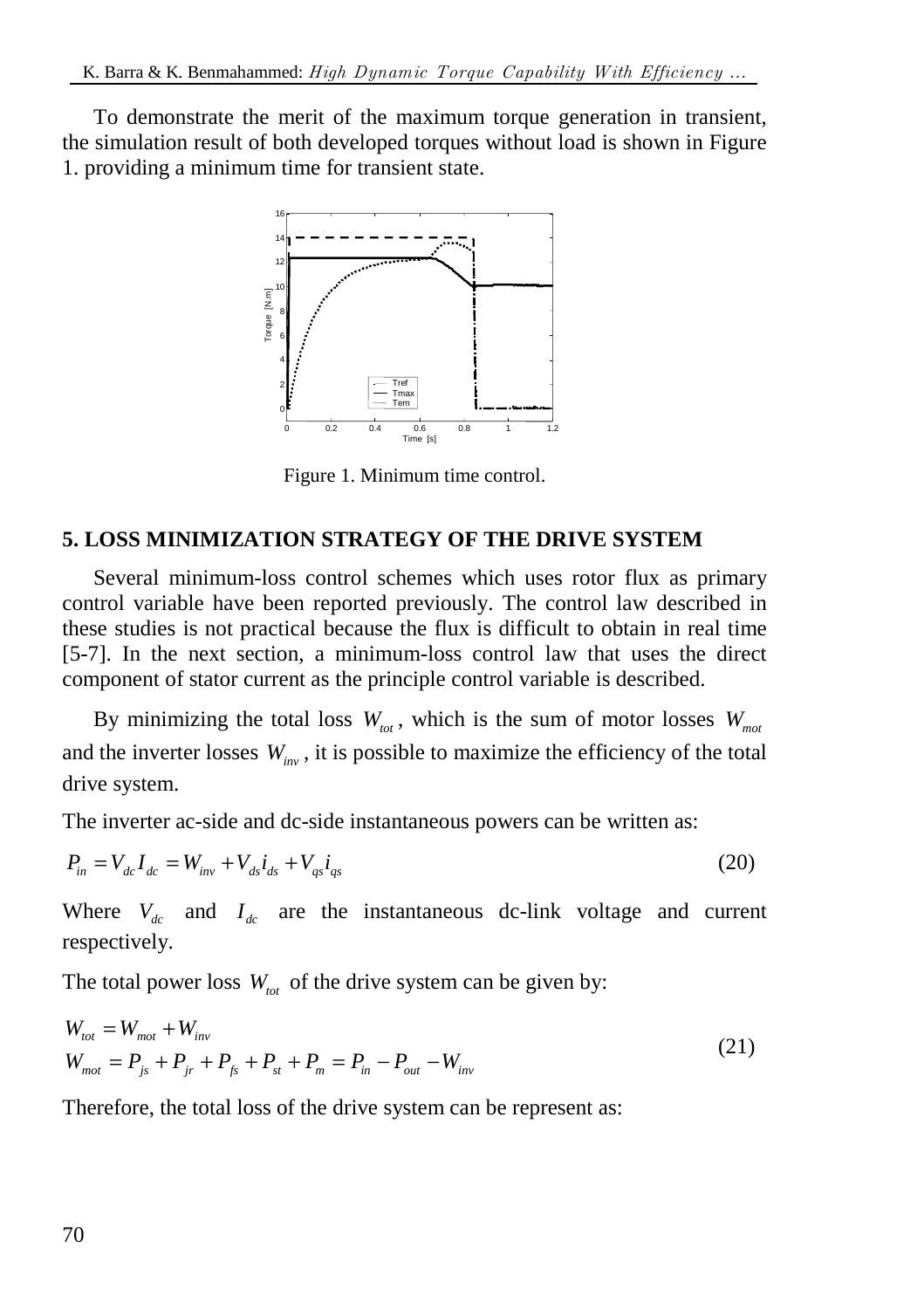$$
W_{tot} = (R_s + R_{st}) \left( i_{ds}^2 + i_{qs}^2 \right) + \frac{R_{fs}}{1 + \sigma_r} \left[ \sigma_r i_{qs}^2 + (1 + \sigma_r) i_{ds}^2 \right] + \frac{R_r}{\left( 1 + \sigma_r \right)^2} i_{qs}^2 + a_s \Omega_r^2 + a_6 \left( i_{ds}^2 + i_{qs}^2 \right) + a_7 \sqrt{i_{ds}^2 + i_{qs}^2}
$$
\n(22)

This means that  $W_{tot}$  is a function of d-axis component of stator current. Figure 2 shows this relationship for various load torques.



Figure 2. Total loss of the drive system versus  $i_{ds}$ .

The loss minimization condition of the drive system at steady state ( *Tem* and  $\Omega$  constant ) gives:

$$
\frac{\partial W_{tot}}{\partial i_{ds}} = 0 \tag{23}
$$

which yields:

$$
i_{ds}^* = \frac{I_{\text{max}}}{\sqrt{2}} \sqrt{\frac{F + 2EI_{\text{max}}}{F + (D + E)I_{\text{max}}}}
$$
(24)

In (24),  $D$ ,  $E$  and  $F$  are given by:

$$
D = R_s + R_{st} + R_{fs} + a_6
$$
  
\n
$$
E = R_s + R_{st} + \frac{R_r}{(1 + \sigma_r)^2} + \frac{\sigma_r R_{fs}}{(1 + \sigma_r)} + a_6
$$
  
\n
$$
F = a_7
$$
\n(25)

The relationship that maximizes the efficiency as function of motor speed and motor parameters can be obtained as:

$$
\dot{i}_{ds}^* = K_{opt} i_{qs}^* \tag{26}
$$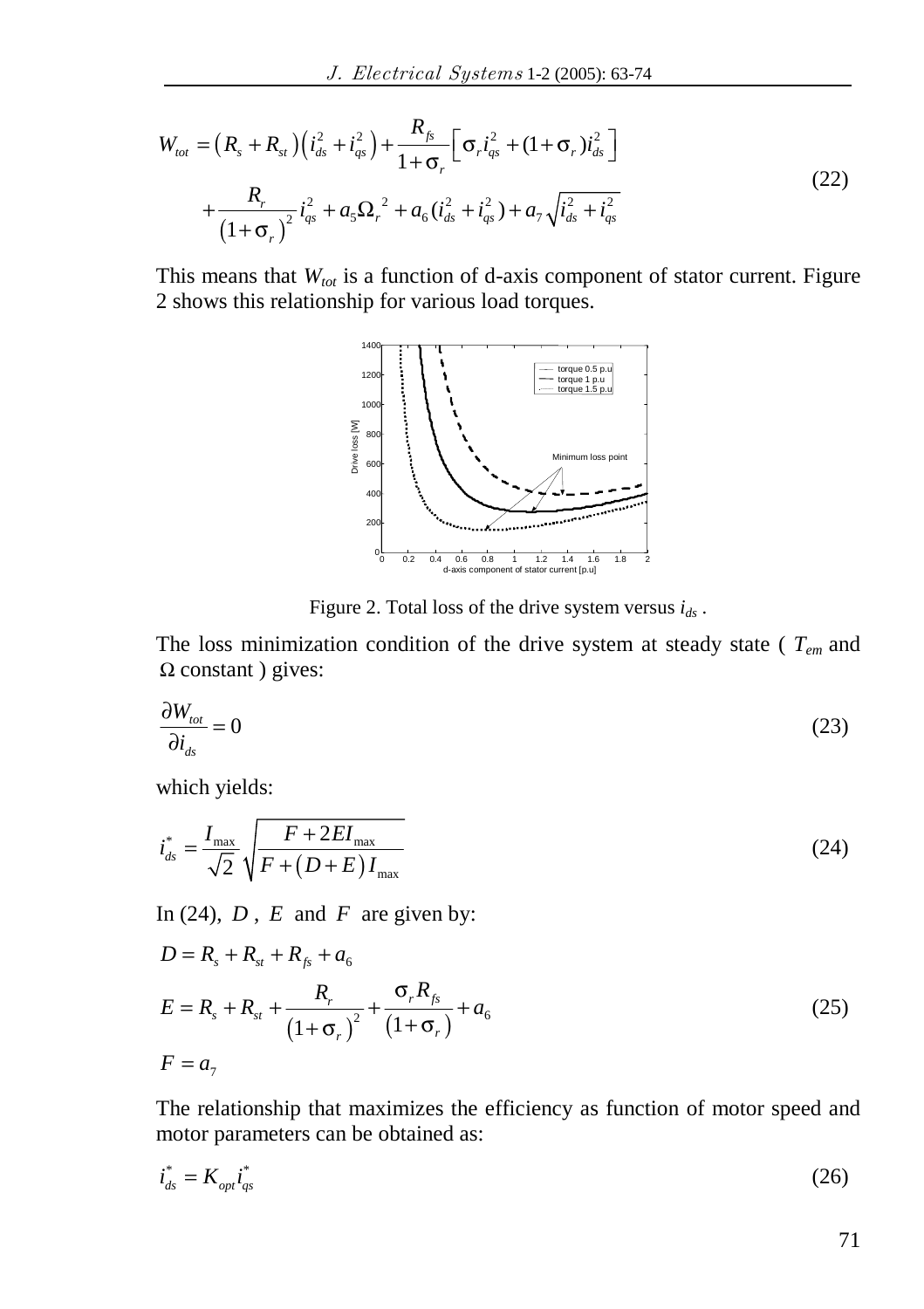where the optimal current ratio  $K_{\text{opt}}$  is given by:

$$
K_{opt} = \sqrt{\frac{F + 2EI_{\text{max}}}{F + 2DI_{\text{max}}}}
$$
(27)

Thus, for minimum loss, the optimal current ratio is constant at a given speed and depends only on the motor parameters.

The electromagnetic torque can be derived as:

$$
T_{em} = p\left(1-\sigma\right)L_s K_{opt} \left(i_{qs}^*\right)^2 \tag{28}
$$

The appropriate d-axis component of stator current given in (24) for various load torques is plotted in Figure 3. It is affected by motor speed because core loss, mechanical loss and stray load loss are taken into account.

Figure 4. shows a map of total drive loss versus torque for various driving conditions.





 Figure 4. Map of the drive loss versus torque.

Figure 3. d-axis component of stator current versus torque.



Figure 5. Map of the efficiency for both drive system and motor versus torque.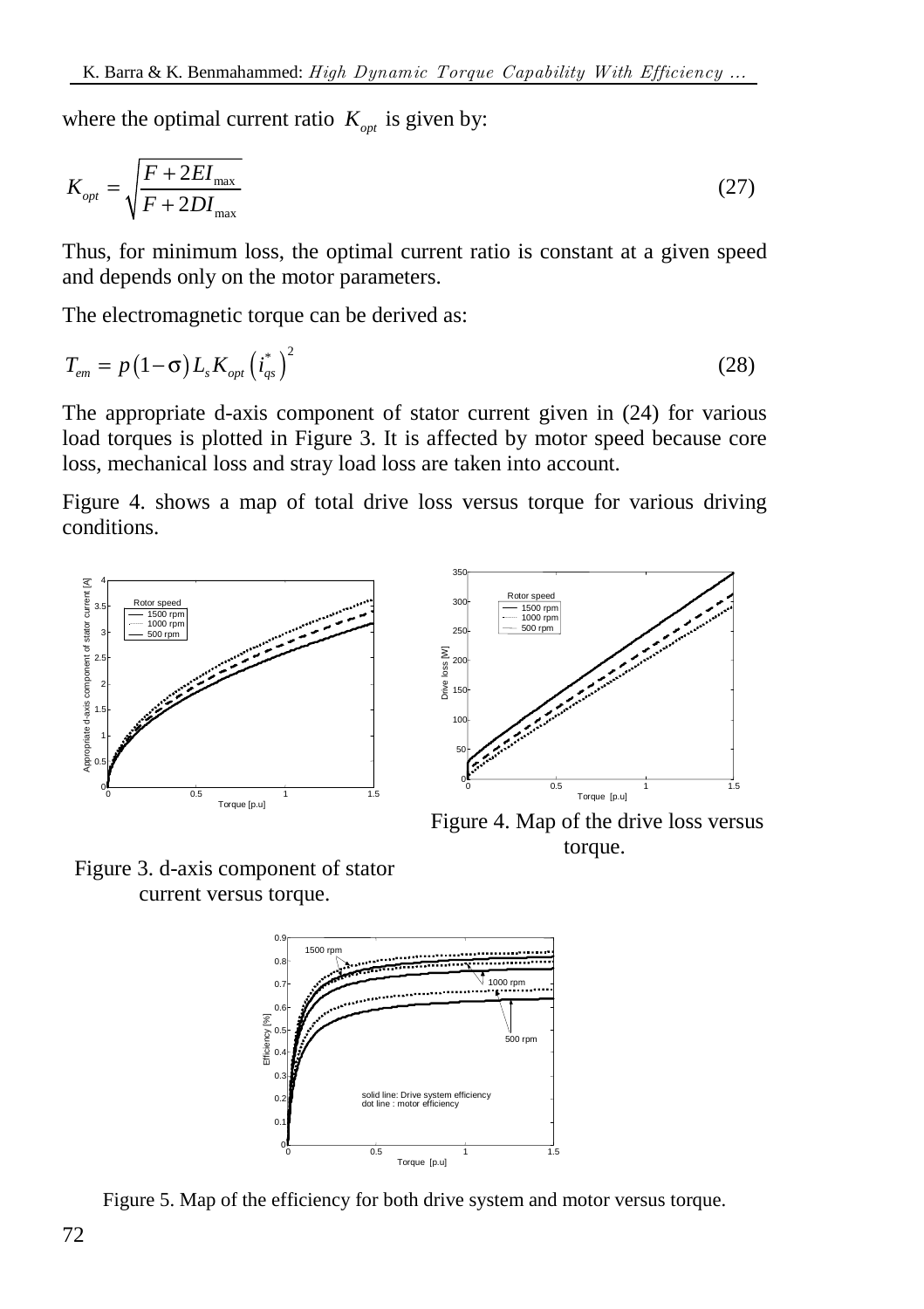Figure 5. shows an efficiency map versus torque. It is clear that the proposed method is superior to the conventional method which keeps rotor flux constant at its rated value over a wide range of torques.

## **6.- SYSTEM CONFIGURATION**

The system configuration of the proposed study can be divided into two parts:

1. The first part deals with how to achieve a minimum-time speed response in the transient state by comparing the reference torque computed from the mechanical equation of the induction motor with the maximum torque given by  $(19)$ .

When reference torque  $T_{ref}$  is greater than the maximum torque  $T_{max}$  (Figure 1), reference currents can be obtained from (16), (17) and (18).

2. In the second part, after the rotor speed reaches its reference value, a minimum loss speed control is applied to obtain high efficiency of the drive system. The reference currents should be determined from (24) and (26).

# **7. SIMULATION RESULTS**

The proposed algorithm is tested by simulation. The motor initially operates under no-load conditions, at  $t = 3$  s the load torque is stepped to 3N.m.

As can be seen from Figure 6. and Figure 7. the proposed study deals with the two stages. In transient state, the method leads to by far the smallest drop in speed, consequently, the time interval needed for the motor to return to the reference value is the shortest. When the speed reaches its reference value (150rd/s), a minimum loss speed control is applied to improve high efficiency of the drive system.





Figure 6. Response of speed and torque of the drive to load impact condition.

Figure 7. Rotor flux versus time